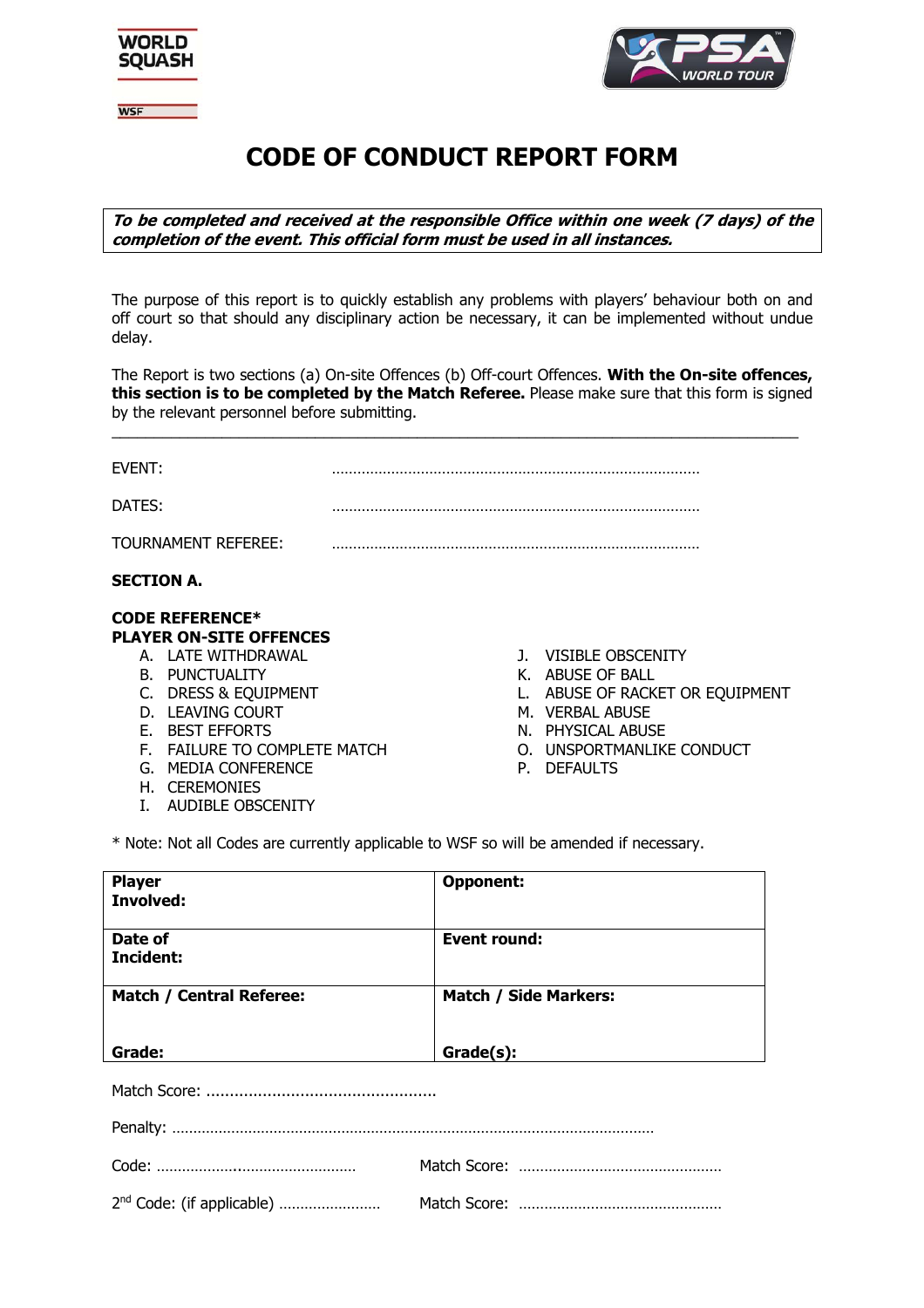| WORLD<br><b>SQUASH</b> |  |
|------------------------|--|
| <b>WSF</b>             |  |



Description of violation(s):

| General comments: |                                                                                                                 |
|-------------------|-----------------------------------------------------------------------------------------------------------------|
|                   |                                                                                                                 |
|                   |                                                                                                                 |
|                   |                                                                                                                 |
|                   |                                                                                                                 |
|                   | Witnesses (if any) - name, Email address, contact number(s)                                                     |
|                   |                                                                                                                 |
|                   |                                                                                                                 |
|                   |                                                                                                                 |
|                   |                                                                                                                 |
|                   |                                                                                                                 |
| SIGNED:           |                                                                                                                 |
| Match Referee:    |                                                                                                                 |
|                   |                                                                                                                 |
| DATE:             |                                                                                                                 |
|                   | (Please remember, this form should be returned to the responsible office within 7 days of                       |
|                   | the completion of the event).                                                                                   |
| WSF:              | 25 Russell Street, Hastings, E Sussex, TN34 1QU, UK<br>Fax: +44 (0) 1424 430737<br>Email: admin@worldsquash.org |
| PSA:              | Studio 1, 46 The Calls, Leeds, LS2 7EY, UK                                                                      |

Email: office@psaworldtour.com